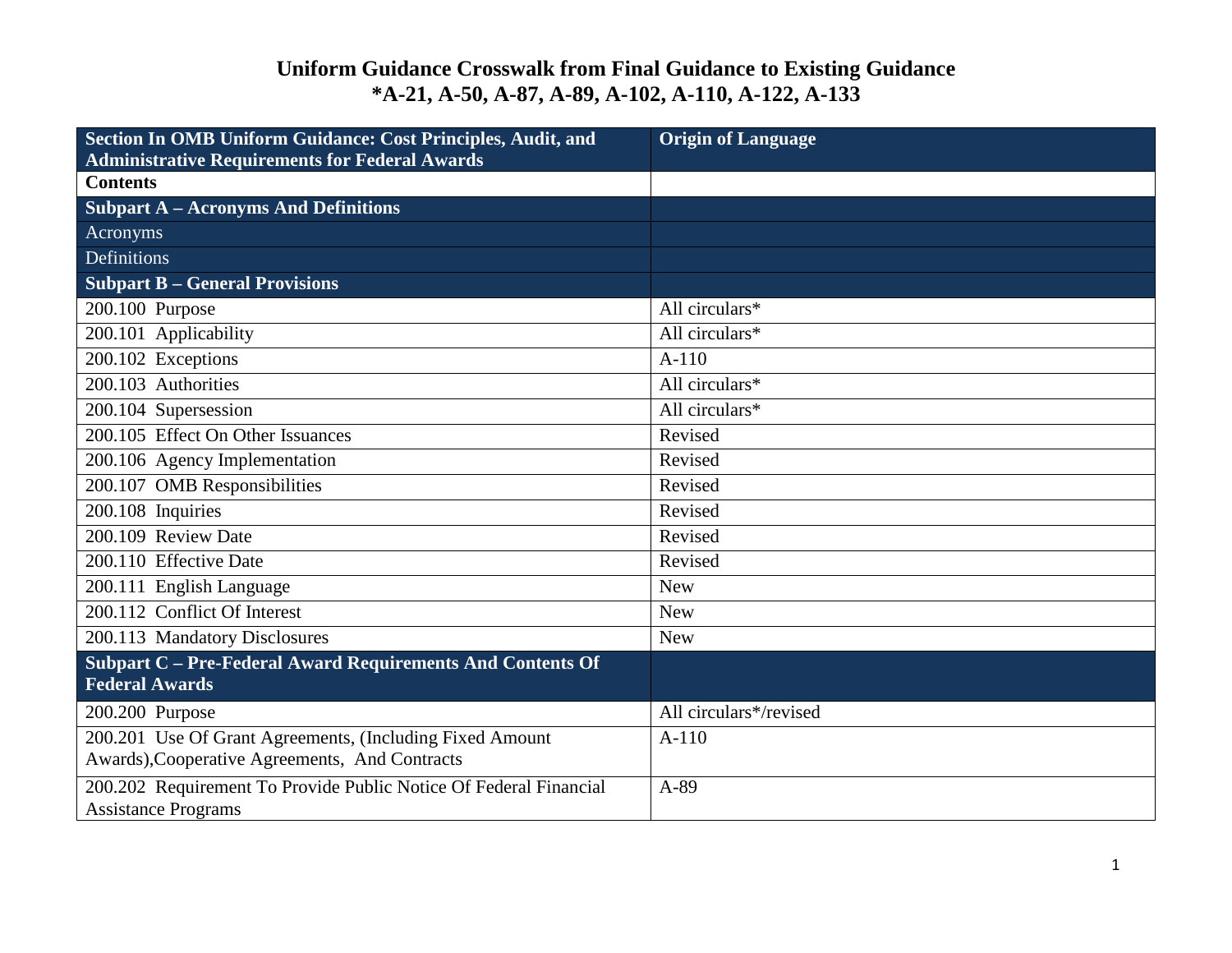| Section In OMB Uniform Guidance: Cost Principles, Audit, and<br><b>Administrative Requirements for Federal Awards</b> | <b>Origin of Language</b>                                               |
|-----------------------------------------------------------------------------------------------------------------------|-------------------------------------------------------------------------|
| 200.203 Notices Of Funding Opportunities                                                                              | Incorporates guidance published at 68 FR 37376-37378 (June<br>23, 2003) |
| 200.204 Federal Awarding Agency Review Of Merit Of Proposals                                                          | New - in part, FAPIIS notice 75 FR 7330 (Feb 18, 2010)                  |
| 200.205 Federal Awarding Agency Review Of Risk Posed By Applicants                                                    | New - in part, FAPIIS notice 75 FR 7330 (Feb 18, 2010)                  |
| 200.206 Standard Application Requirements                                                                             | New - based on Paperwork Reduction Act (PRA) requirements               |
| 200.207 Specific Conditions                                                                                           | $A-110$                                                                 |
| 200.208 Certifications And Representations                                                                            | $A-110$                                                                 |
| 200.209 Pre-Award Costs                                                                                               | <b>New</b>                                                              |
| 200.210 Information Contained In Federal Awards                                                                       | New, A-110                                                              |
| 200.211 Public Access To Federal Award Information                                                                    | <b>New</b>                                                              |
| <b>Subpart D - Post Federal Award Requirements</b>                                                                    |                                                                         |
| <b>Standards For Financial And Program Management</b>                                                                 |                                                                         |
| 200.300 Statutory And National Policy Requirements                                                                    | A-110, A-102                                                            |
| 200.301 Performance Measurement                                                                                       | $A-110$                                                                 |
| 200.302 Financial Management                                                                                          | $A-110$                                                                 |
| 200.303 Internal Controls                                                                                             | $A-133$                                                                 |
| 200.304 Bonds                                                                                                         | $A-110$                                                                 |
| 200.305 Payment                                                                                                       | $A-110$                                                                 |
| 200.306 Cost Sharing Or Matching                                                                                      | $A-110$                                                                 |
| 200.307 Program Income                                                                                                | A-110, A-102                                                            |
| 200.308 Revision Of Budget And Program Plans                                                                          | $A-110$                                                                 |
| 200.309 Period Of Performance                                                                                         | $A-110$                                                                 |
| <b>Property Standards</b>                                                                                             |                                                                         |
| 200.310 Insurance Coverage                                                                                            | $A-110$                                                                 |
| 200.311 Real Property                                                                                                 | $A-102$                                                                 |
| 200.312 Federally Exempt Real Property                                                                                | $A-110$                                                                 |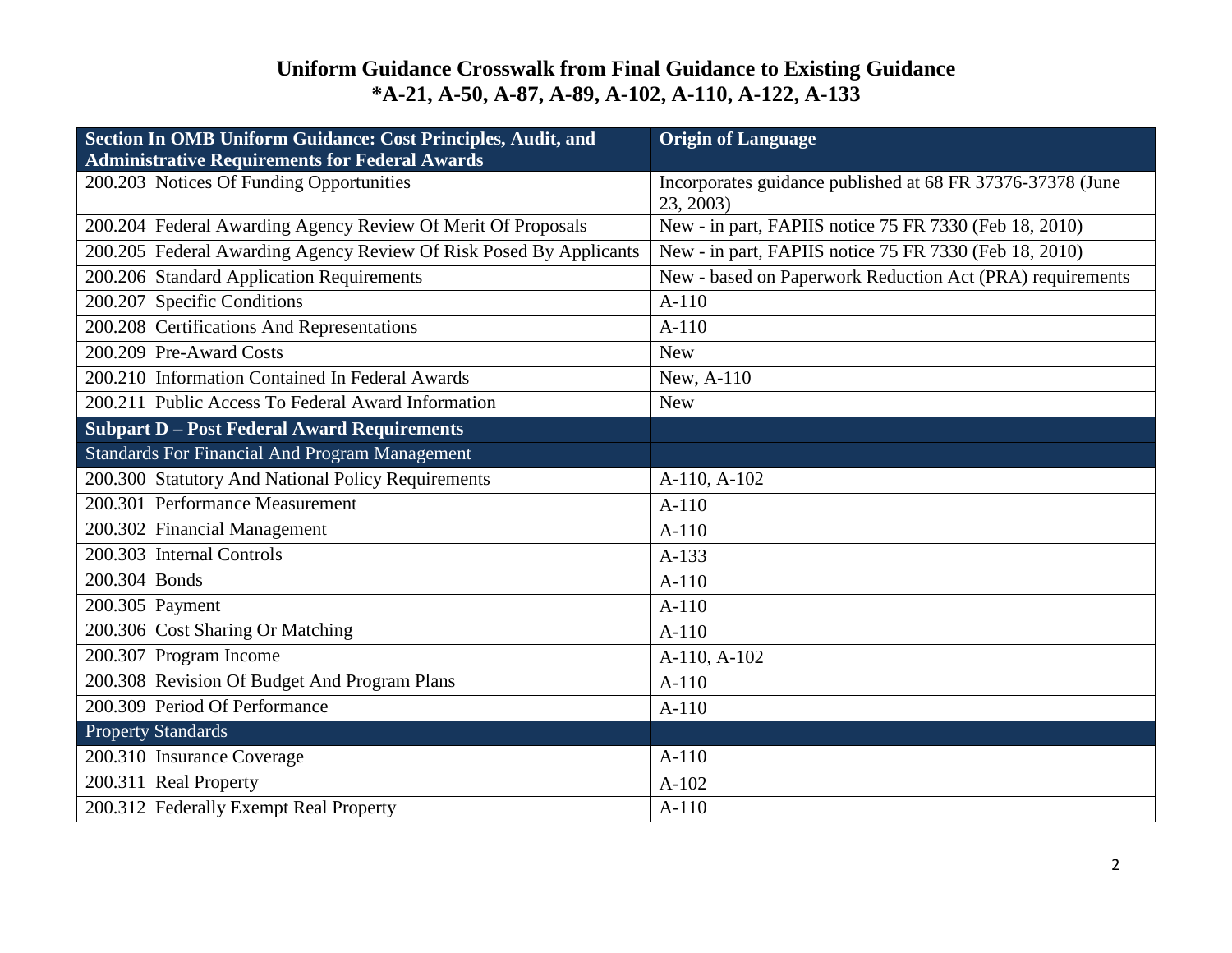| Section In OMB Uniform Guidance: Cost Principles, Audit, and<br><b>Administrative Requirements for Federal Awards</b> | <b>Origin of Language</b> |
|-----------------------------------------------------------------------------------------------------------------------|---------------------------|
| 200.313 Equipment                                                                                                     | $A-102$                   |
| 200.314 Supplies                                                                                                      | $A-110$                   |
| 200.315 Intangible Property                                                                                           | $A-110$                   |
| 200.316 Property Trust Relationship                                                                                   | $A-110$                   |
| <b>Procurement Standards</b>                                                                                          |                           |
| 200.317 Procurements By States                                                                                        | $A-102$                   |
| 200.318 General Procurement Standards                                                                                 | $A-110$                   |
| 200.319 Competition                                                                                                   | $A-102$                   |
| 200.320 Methods Of Procurement To Be Followed                                                                         | $A-102$                   |
| 200.321 Contracting With Small And Minority Business, Women's                                                         | $A-102$                   |
| Business Enterprises, And Labor Surplus Area Firms                                                                    |                           |
| 200.322 Procurement Of Recovered Materials                                                                            | $A-102$                   |
| 200.323 Contract Cost And Price                                                                                       | $A-102$                   |
| 200.324 Federal Awarding Agency Or Pass-Through Entity Review                                                         | $A-102$                   |
| 200.325 Bonding Requirements                                                                                          | $A-102$                   |
| 200.326 Contract Provisions                                                                                           | $A-102$                   |
| Performance And Financial Monitoring And Reporting                                                                    |                           |
| 200.327 Financial Reporting                                                                                           | $A-102$                   |
| 200.328 Monitoring And Reporting Performance                                                                          | $A-102$                   |
| 200.329 Reporting On Real Property                                                                                    | $A-102$                   |
| <b>Subrecipient Monitoring And Management</b>                                                                         |                           |
| 200.330 Subrecipient And Contractor Determinations                                                                    | $A-133$                   |
| 200.331 Requirements For Pass-Through Entities                                                                        | $A-133$                   |
| 200.332 Fixed Amount Subawards                                                                                        | A-133                     |
| <b>Record Retention And Access</b>                                                                                    |                           |
| 200.333 Record Retention And Access                                                                                   | $A-102$                   |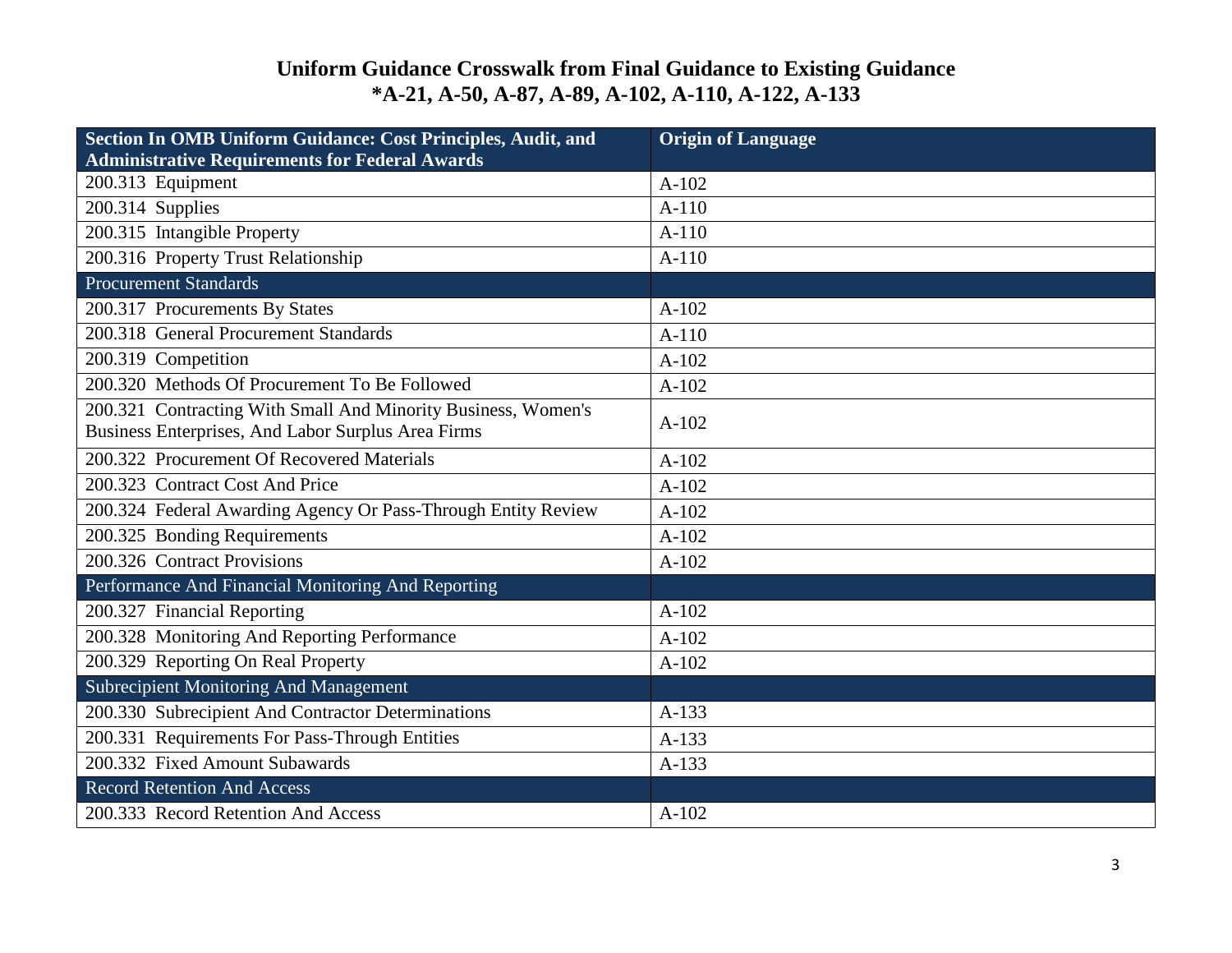| Section In OMB Uniform Guidance: Cost Principles, Audit, and<br><b>Administrative Requirements for Federal Awards</b> | <b>Origin of Language</b> |
|-----------------------------------------------------------------------------------------------------------------------|---------------------------|
| 200.334 Requests For Transfer Of Records                                                                              | $A-102$                   |
| 200.335 Methods Of Collection, Transmission And Storage Of<br>Information                                             | $A-102$                   |
| 200.336 Access To Records                                                                                             | $A-102$                   |
| 200.337 Restrictions On Public Access To Records                                                                      | $A-102$                   |
| <b>Remedies For Noncompliance</b>                                                                                     |                           |
| 200.338 Remedies For Noncompliance                                                                                    | $A-110$                   |
| 200.339 Termination                                                                                                   | $A-110$                   |
| 200.340 Notification Of Termination Requirement                                                                       | $A-110$                   |
| 200.341 Hearings And Appeals                                                                                          | $A-110$                   |
| 200.342 Effects Of Suspension And Termination                                                                         | $A-110$                   |
| Closeout                                                                                                              |                           |
| 200.343 Closeout                                                                                                      | $A-110$                   |
| Post-Closeout Adjustments And Continuing Responsibilities                                                             |                           |
| 200.344 Post-Closeout Adjustments And Continuing Responsibilities                                                     | $A-110$                   |
| <b>Collection Of Amounts Due</b>                                                                                      |                           |
| 200.345 Collection Of Amounts Due                                                                                     | $A-102$                   |
| <b>Subpart E - Cost Principles</b>                                                                                    |                           |
| General Provisions                                                                                                    |                           |
| 200.400 Policy Guide                                                                                                  | $A-21, A-87$              |
| 200.401 Application                                                                                                   | A21, A-122                |
| <b>Basic Considerations</b>                                                                                           |                           |
| 200.402 Composition Of Costs                                                                                          | A-21, A-87                |
| 200.403 Factors Affecting Allowability Of Costs                                                                       | All Circulars*            |
| 200.404 Reasonable Costs                                                                                              | All Circulars*            |
| 200.405 Allocable Costs                                                                                               | All Circulars*            |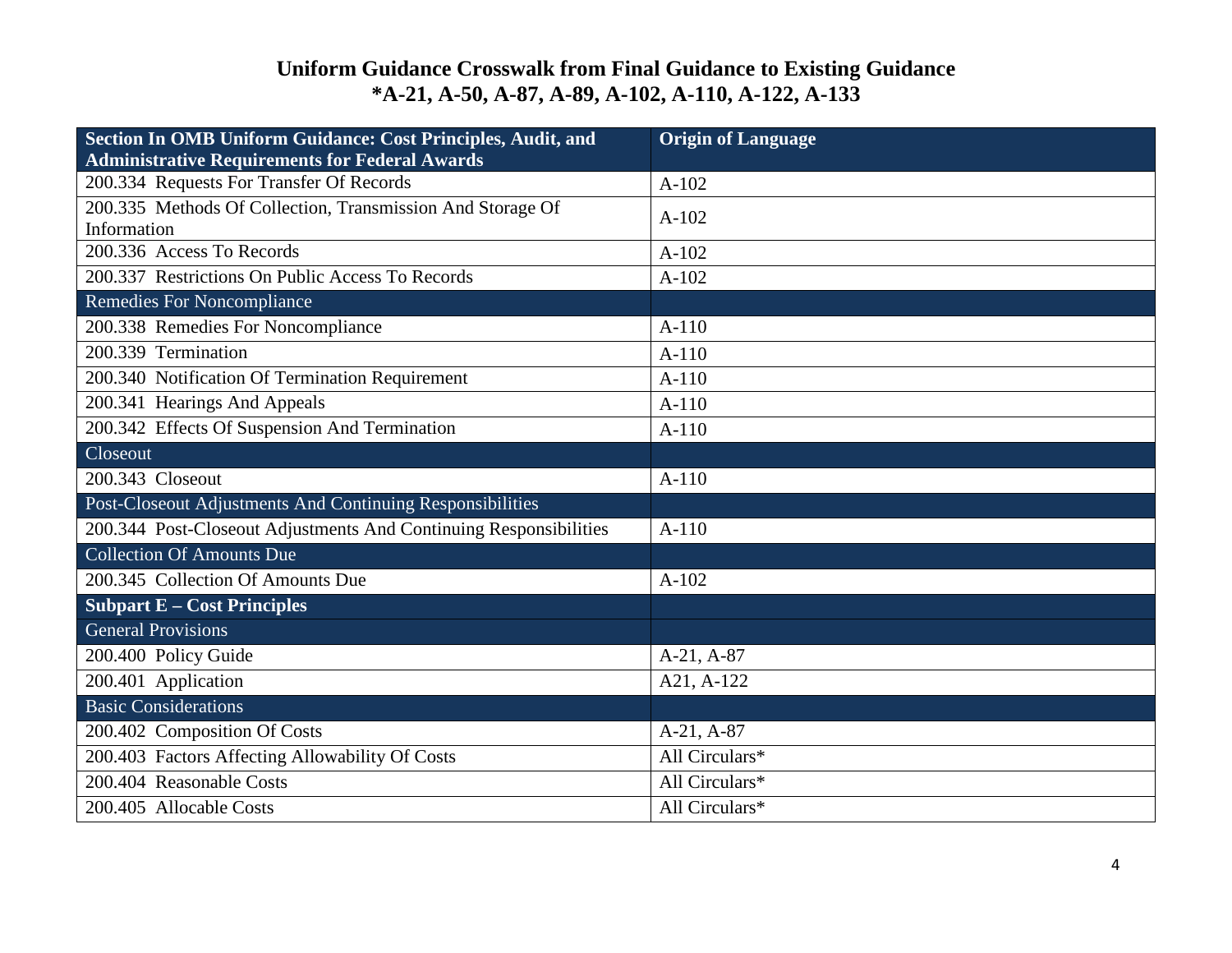| Section In OMB Uniform Guidance: Cost Principles, Audit, and<br><b>Administrative Requirements for Federal Awards</b> | <b>Origin of Language</b> |
|-----------------------------------------------------------------------------------------------------------------------|---------------------------|
| 200.406 Applicable Credits                                                                                            | All Circulars*            |
| 200.407 Prior Written Approval (Prior Approval)                                                                       | A-21, A-122               |
| 200.408 Limitation On Allowance Of Costs                                                                              | A-21, A-87                |
| 200.409 Special Considerations                                                                                        | A-21, A-87                |
| 200.410 Collection Of Unallowable Costs                                                                               | $A-21$                    |
| 200.411 Adjustment Of Previously Negotiated Indirect (F&A) Cost Rates                                                 | $A-21$                    |
| <b>Containing Unallowable Costs</b>                                                                                   |                           |
| Direct And Indirect (F&A) Costs                                                                                       |                           |
| 200.412 Classification Of Costs                                                                                       | <b>New</b>                |
| 200.413 Direct Costs                                                                                                  | A-21, A-122               |
| 200.414 Indirect (F&A) Costs                                                                                          | A-87, A-122               |
| 200.415 Required Certifications                                                                                       | A-21, A-87                |
| Special Considerations For States, Local Governments And Indian Tribes                                                |                           |
| 200.416 Cost Allocation Plans And Indirect Cost Proposals                                                             | $A-87$                    |
| 200.417 Interagency Service                                                                                           | $A-87$                    |
| Special Considerations For Institutions Of Higher Education                                                           | 81                        |
| 200.418 Costs Incurred By States And Local Governments                                                                | $A-21$                    |
| 200.419 Cost Accounting Standards And Disclosure Statement                                                            | <b>New</b>                |
| <b>General Provisions For Selected Items Of Cost</b>                                                                  |                           |
| 200.420 Considerations For Selected Items Of Costs                                                                    | $A-21$                    |
| 200.421 Advertising And Public Relations                                                                              | $A-87$                    |
| 200.422 Advisory Councils                                                                                             | $A-87$                    |
| 200.423 Alcoholic Beverages                                                                                           | $A-87$                    |
| 200.424 Alumni/ae Activities                                                                                          | $A-21$                    |
| 200.425 Audit Services                                                                                                | $A-87$                    |
| 200.426 Bad Debts                                                                                                     | $A-87$                    |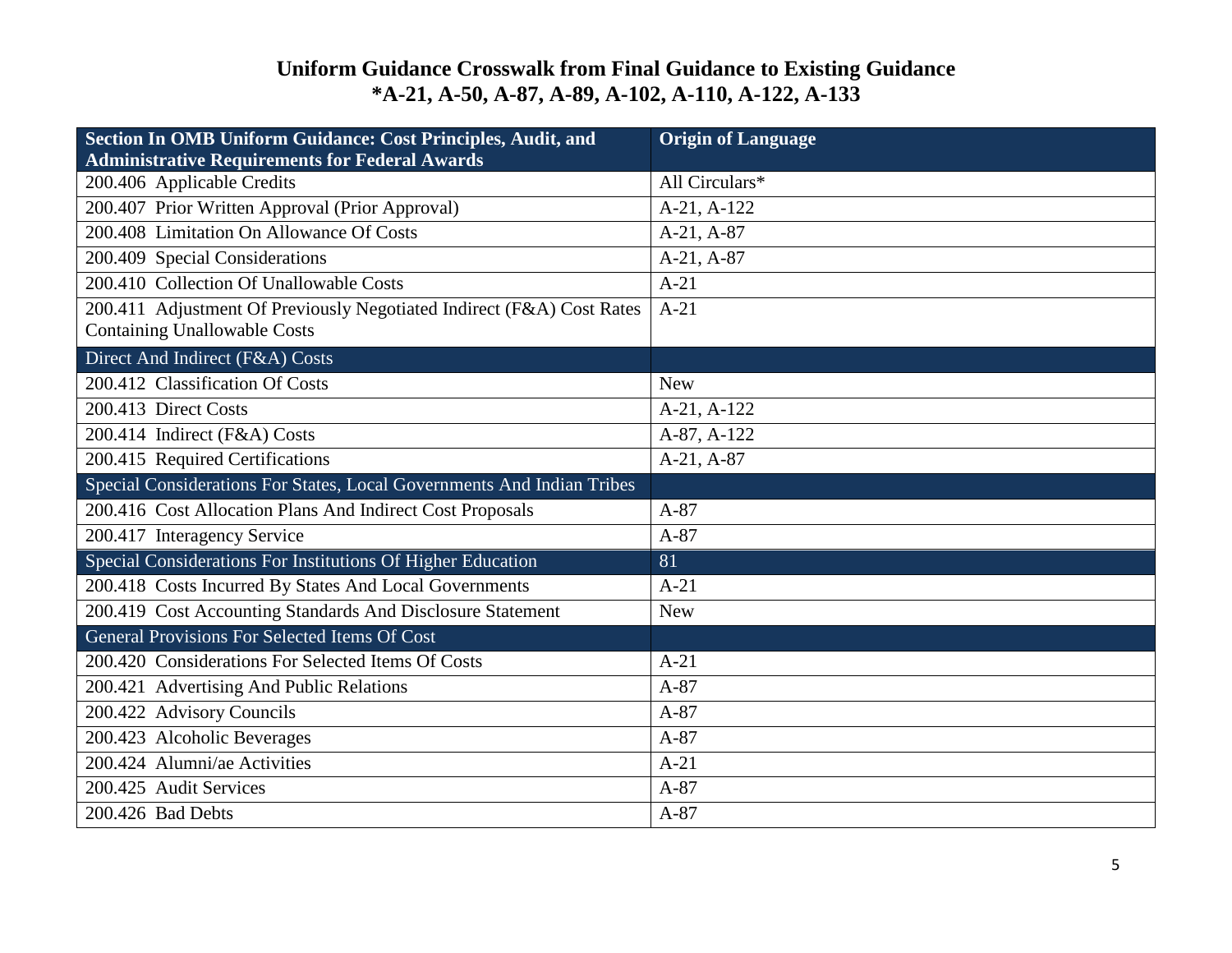| Section In OMB Uniform Guidance: Cost Principles, Audit, and<br><b>Administrative Requirements for Federal Awards</b> | <b>Origin of Language</b> |
|-----------------------------------------------------------------------------------------------------------------------|---------------------------|
| 200.427 Bonding Costs                                                                                                 | $A-87$                    |
| 200.428 Collections Of Improper Payments                                                                              | $A-21$                    |
| 200.429 Commencement And Convocation Costs                                                                            | <b>New</b>                |
| 200.430 Compensation - Personal Services                                                                              | All Circulars*            |
| 200.431 Compensation - Fringe Benefits                                                                                | $A-122$                   |
| 200.432 Conferences                                                                                                   | $A-122$                   |
| 200.433 Contingency Provisions                                                                                        | $A-21$                    |
| 200.434 Contributions And Donations                                                                                   | A-21, A-122               |
| 200.435 Defense And Prosecution Of Criminal And Civil Proceedings,                                                    | A-21, A-87                |
| Claims, Appeals And Patent Infringements                                                                              |                           |
| 200.436 Depreciation                                                                                                  | $A-21$                    |
| 200.437 Employee Health And Welfare Costs                                                                             | $A-21$                    |
| 200.438 Entertainment Costs                                                                                           | $A-21$                    |
| 200.439 Equipment And Other Capital Expenditures                                                                      | A-21, A-87                |
| 200.440 Exchange Rate                                                                                                 | <b>New</b>                |
| 200.441 Fines, Penalties, Damages And Other Settlements                                                               | $A-21$                    |
| 200.442 Fund Raising And Investment Management Costs                                                                  | $A-87$                    |
| 200.443 Gains And Losses On Disposition Of Depreciable Assets                                                         | $A-87$                    |
| 200.444 General Government Expenses                                                                                   | $A-87$                    |
| 200.445 Goods Or Services For Personal Use                                                                            | $A-21$                    |
| 200.446 Idle Facilities And Idle Capacity                                                                             | $A-87$                    |
| 200.447 Insurance And Indemnification                                                                                 | A-21, A-87                |
| 200.448 Intellectual Property                                                                                         | <b>New</b>                |
| 200.449 Interest                                                                                                      | All Circulars*            |
| $\overline{200.450}$ Lobbying                                                                                         | A-21, A-87                |
| 200.451 Losses On Other Federal Awards Or Contracts                                                                   | $A-21$                    |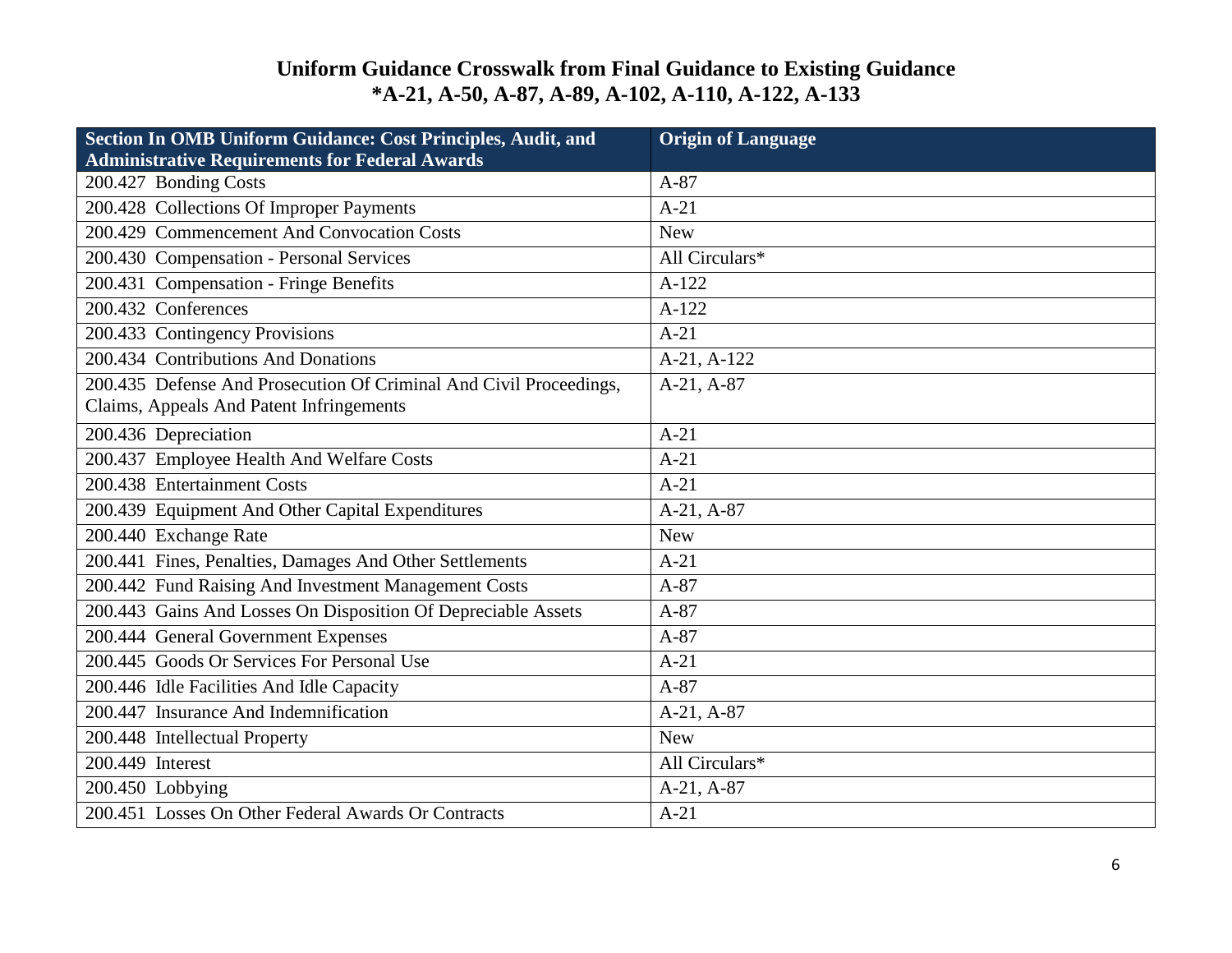| Section In OMB Uniform Guidance: Cost Principles, Audit, and        | <b>Origin of Language</b> |
|---------------------------------------------------------------------|---------------------------|
| <b>Administrative Requirements for Federal Awards</b>               |                           |
| 200.452 Maintenance And Repair Costs                                | $A-122$                   |
| 200.453 Material And Supplies Costs, Including Costs Of Computing   | $A-122$                   |
| Devices                                                             |                           |
| 200.454 Memberships, Subscriptions, And Professional Activity Costs | $A-122$                   |
| 200.455 Organization Costs                                          | $A-122$                   |
| 200.456 Participant Support Costs                                   | $A-122$                   |
| 200.457 Plant And Security Costs                                    | $A-122$                   |
| 200.458 Pre-Award Costs                                             | $A-122$                   |
| 200.459 Professional Service Costs                                  | $A-122$                   |
| 200.460 Proposal Costs                                              | $A-21$                    |
| 200.461 Publication And Printing Costs                              | $A-87$                    |
| 200.462 Rearrangement And Reconversion Costs                        | $A-87$                    |
| 200.463 Recruiting Costs                                            | $A-21$                    |
| 200.464 Relocation Costs Of Employees                               | $A-122$                   |
| 200.465 Rental Costs Of Real Property                               | All Circulars*            |
| 200.466 Scholarships And Student Aid Costs                          | $A-21$                    |
| 200.467 Selling And Marketing Costs                                 | $A-122$                   |
| 200.468 Specialized Service Facilities                              | $A-21$                    |
| 200.469 Student Activity Costs                                      | $A-21$                    |
| 200.470 Taxes (Including Value Added Tax)                           | A-21, A-87, New           |
| 200.471 Termination Costs                                           | $A-122$                   |
| 200.472 Training And Education Costs                                | A-122, A-87               |
| 200.473 Transportation Costs                                        | $A-21$                    |
| 200.474 Travel Costs                                                | $A-21$                    |
| 200.475 Trustees                                                    | $A-21$                    |
| <b>Subpart F - Audit Requirements</b>                               |                           |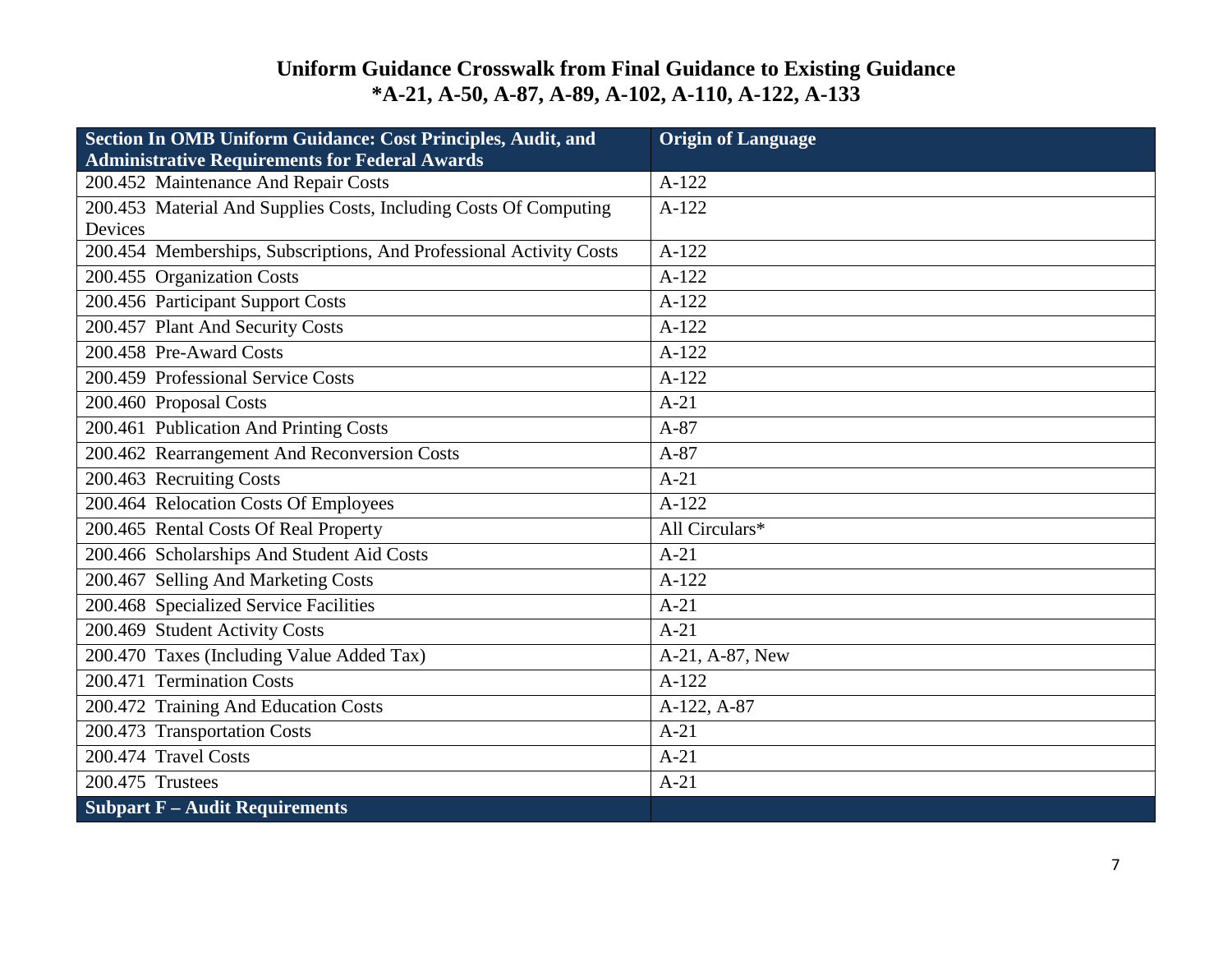| Section In OMB Uniform Guidance: Cost Principles, Audit, and | <b>Origin of Language</b> |
|--------------------------------------------------------------|---------------------------|
| <b>Administrative Requirements for Federal Awards</b>        |                           |
| General                                                      |                           |
| 200.500 Purpose                                              | $A-133$                   |
| <b>Audits</b>                                                |                           |
| 200.501 Audit Requirements                                   | A-133, A-50               |
| 200.502 Basis For Determining Federal Awards Expended        | A-133                     |
| 200.503 Relation To Other Audit Requirements                 | $A-133$                   |
| 200.504 Frequency Of Audits                                  | $A-133$                   |
| 200.505 Sanctions                                            | $A-133$                   |
| 200.506 Audit Costs                                          | A-133                     |
| 200.507 Program-Specific Audits                              | $A-133$                   |
| <b>Auditees</b>                                              |                           |
| 200.508 Auditee Responsibilities                             | A-133                     |
| 200.509 Auditor Selection                                    | $A-133$                   |
| 200.510 Financial Statements                                 | $A-133$                   |
| 200.511 Audit Findings Follow-Up                             | $A-133$                   |
| 200.512 Report Submission                                    | $A-133$                   |
| <b>Federal Agencies</b>                                      |                           |
| 200.513 Responsibilities                                     | $A-133$                   |
| <b>Auditors</b>                                              |                           |
| 200.514 Scope Of Audit                                       | $A-133$                   |
| 200.515 Audit Reporting                                      | $A-133$                   |
| 200.516 Audit Findings                                       | $A-133$                   |
| 200.517 Audit Documentation                                  | $A-133$                   |
| 200.518 Major Program Determination                          | $A-133$                   |
| 200.519 Criteria For Federal Program Risk                    | $A-133$                   |
| 200.520 Criteria For A Low-Risk Auditee                      | $A-133$                   |